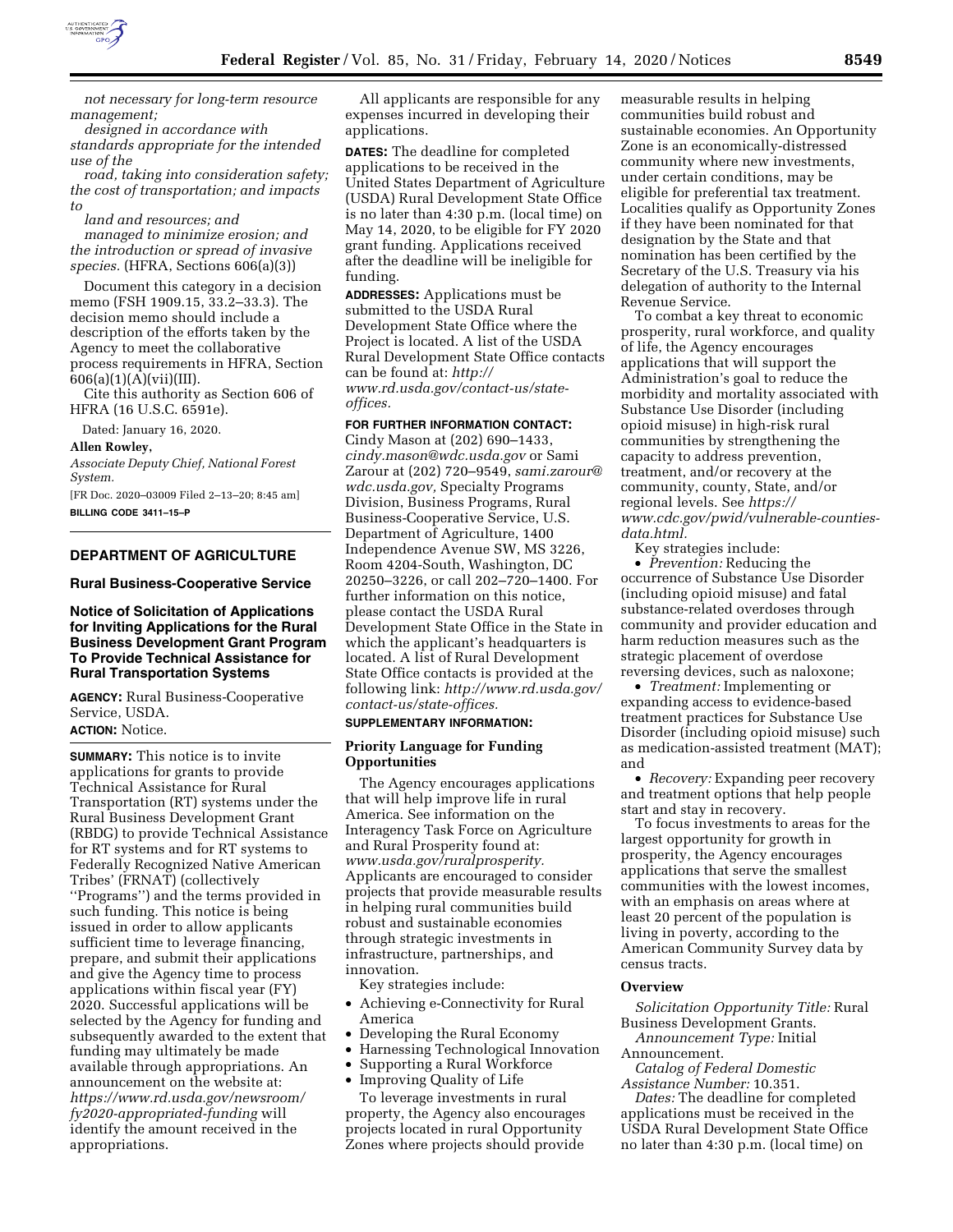May 14, 2020, to be eligible for FY 2020 grant funding.

## *A. Program Description*

1. *Purpose of the Program.* The purpose of this program is to improve the economic conditions of Rural Areas.

2. *Statutory Authority.* This program is authorized under section 310B(c) of the Consolidated Farm and Rural Development Act (7 U.S.C. 1932(c)). Regulations are contained in 7 CFR part 4280, subpart E. The program is administered on behalf of Rural Business-Cooperative Service (RBS) at the State level by the USDA Rural Development State Offices. Assistance provided to Rural Areas under the program has historically included the provision of on-site Technical Assistance to tribal, local and regional governments, public transit agencies, and related nonprofit and for-profit organizations in Rural Areas; the development of training materials; and the provision of necessary training assistance to local officials and agencies in Rural Areas.

Awards under the RBDG passenger transportation program will be made on a competitive basis using specific selection criteria contained in 7 CFR part 4280, subpart E, and in accordance with section 310B(c) of the Consolidated Farm and Rural Development Act (7 U.S.C. 1932(c)). Information required to be in the application package includes Standard Form (SF) 424, ''Application for Federal Assistance;'' environmental documentation in accordance with 7 CFR part 1970, ''Environmental Policies and Procedures;'' Scope of Work Narrative; Income Statement; Balance Sheet or Audit for previous 3 years; AD– 1047, ''Debarment/Suspension Certification;'' AD–1048, ''Certification Regarding Debarment, Suspension, Ineligibility and Voluntary Exclusion;'' AD–1049, ''Certification Regarding Drug-Free Workplace Requirements;'' SF LLL, ''Disclosure of Lobbying Activities;'' RD 400–1, ''Equal Opportunity Agreement;'' RD 400–4, ''Assurance Agreement;'' and a letter providing Board authorization to obtain assistance. For the FRNAT grant, which must benefit FRNATs, at least 75 percent of the benefits of the Project must be received by members of FRNATs. The Project that scores the greatest number of points based on the RBDG selection criteria and the discretionary points will be selected for each grant.

For the funding for Technical Assistance for RT systems, applicants must be qualified national organizations with experience in providing Technical Assistance and training to rural

communities nationwide for the purpose of improving passenger transportation services or facilities. To be considered ''national,'' RBS requires a qualified organization to provide evidence that it can operate RT assistance programming nation-wide. An entity can qualify if they can work in partnership with other entities to fulfill the national requirement as long as the applicant will have ultimate control of the grant administration. For the funding for RT systems to FRNATs, an entity can qualify if they can work in partnership with other entities to support all federally recognized tribes in all States, as long as the applicant will have ultimate control of the grant administration. There is not a requirement to use the grant funds in a multi-State area. Grants will be made to qualified national organizations for the provision of Technical Assistance and training to Rural communities for the purpose of improving passenger transportation services or facilities.

3. *Definition of Terms.* The definitions applicable to this notice are published at 7 CFR 4280.403.

4. *Application Awards.* The Agency will review, evaluate, and score applications received in response to this notice based on the provisions in 7 CFR 4280, subpart E and as indicated in this notice. However, the Agency advises all interested parties that the applicant bears the burden in preparing and submitting a complete application in response to this notice.

### *B. Federal Award Information*

## *Type of Award:* Grants.

*Fiscal Year Funds:* FY 2020 (amount to be determined).

*Available Funds:* Anyone interested in submitting an application for funding under this program is encouraged to consult the Rural Development Web Newsroom website at: *[http://](http://www.rd.usda.gov/newsroom/notices-solicitation-applications-nosas) [www.rd.usda.gov/newsroom/notices](http://www.rd.usda.gov/newsroom/notices-solicitation-applications-nosas)[solicitation-applications-nosas.](http://www.rd.usda.gov/newsroom/notices-solicitation-applications-nosas)* 

*Approximate Number of Awards:* To be determined based on the number of qualified applications received. Historically two awards have been made.

*Maximum Awards:* Will be determined by the specific funding provided for the program in the FY 2020 Appropriations Act. The Agency will publish any maximum award amount on its website at: *[https://](https://www.rd.usda.gov/newsroom/notices-solicitation-applications-nosas) [www.rd.usda.gov/newsroom/notices-](https://www.rd.usda.gov/newsroom/notices-solicitation-applications-nosas)*

*[solicitation-applications-nosas.](https://www.rd.usda.gov/newsroom/notices-solicitation-applications-nosas)  Award Date:* Prior to September 30, 2020.

*Performance Period:* October 1, 2020, through September 30, 2021.

*Renewal or Supplemental Awards:*  None.

## *C. Eligibility Information*

1. *Eligible Applicants.* 

To be considered eligible, an entity must be a qualified national organization serving Rural Areas as evidenced in its organizational documents and demonstrated experience, per 7 CFR part 4280, subpart E. Grants will be competitively awarded to qualified national organizations.

The Agency requires the following information to make an eligibility determination that an applicant is a national organization. These applications must include, but are not limited to, the following:

(a) An original and one copy of SF 424, ''Application for Federal Assistance (for non-construction);''

(b) Copies of applicant's organizational documents showing the applicant's legal existence and authority to perform the activities under the grant;

(c) A proposed scope of work, including a description of the proposed Project, details of the proposed activities to be accomplished and timeframes for completion of each task, the number of months for the duration of the Project, and the estimated time it will take from grant approval to beginning of Project implementation;

(d) A written narrative that includes, at a minimum, the following items:

(1) An explanation of why the Project is needed, the benefits of the proposed Project, and how the Project meets the grant eligible purposes;

(2) Area to be served, identifying each governmental unit, *i.e.,* tribe, town, county, etc., to be affected by the Project;

(3) Description of how the Project will coordinate Economic Development activities with other Economic Development activities within the Project area;

(4) Businesses to be assisted, if appropriate, and economic development to be accomplished;

(5) An explanation of how the proposed Project will result in newly created, increased, or supported jobs in the area and the number of projected new and supported jobs within the next 3 years;

(6) A description of the applicant's demonstrated capability and experience in providing the proposed Project assistance, including experience of key staff members and persons who will be providing the proposed Project activities and managing the Project;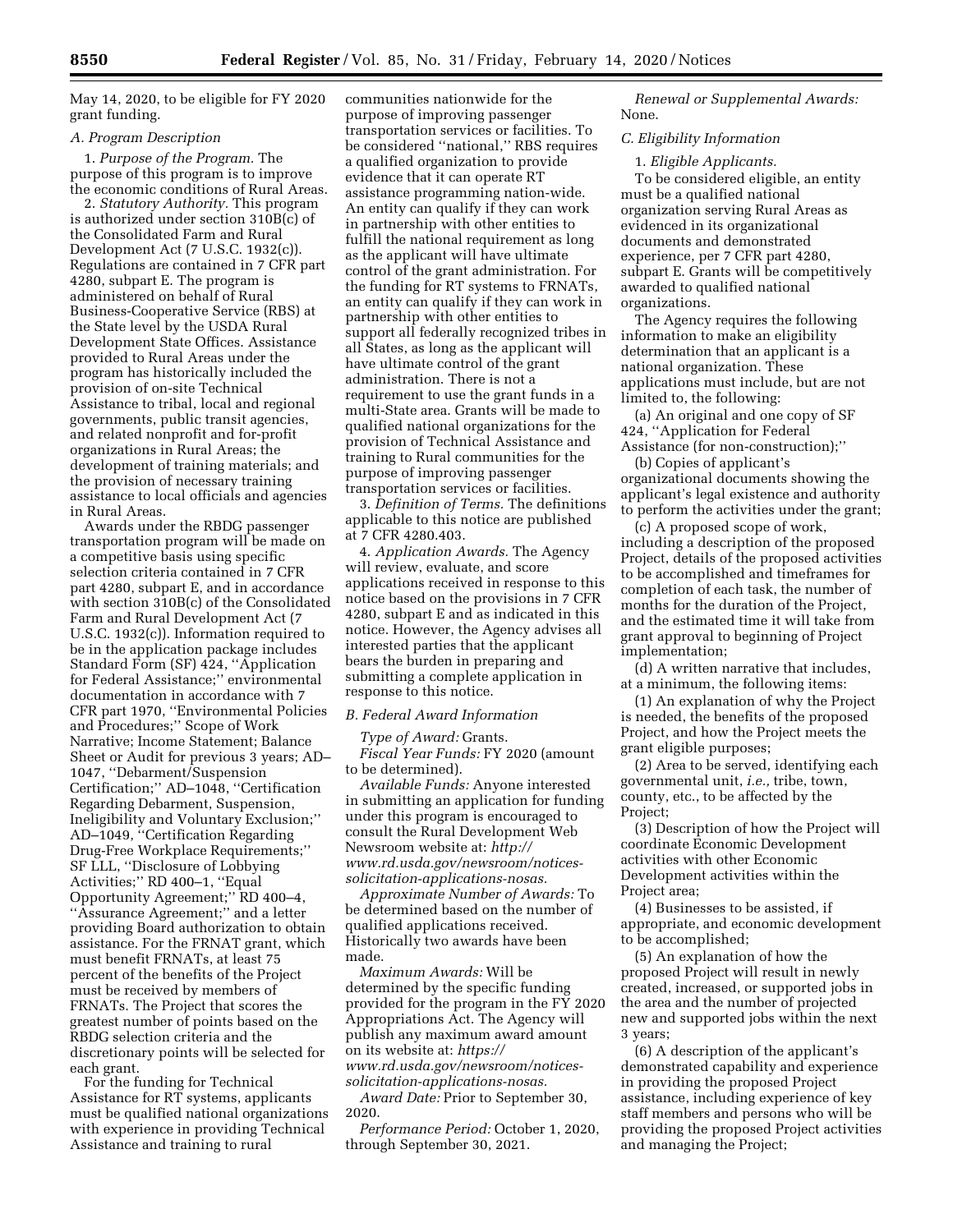(7) The method and rationale used to select the areas and businesses that will receive the service;

(8) A brief description of how the work will be performed, including whether organizational staff or consultants or contractors will be used; and

(9) Other information the Agency may request to assist it in making a grant award determination.

(e) The latest 3 years of financial information to show the applicant's financial capacity to carry out the proposed work. If the applicant is less than 3 years old, at a minimum, the information should include all balance sheet(s), income statement(s), and cash flow statement(s). A current audited report is required if available;

(f) Documentation regarding the availability and amount of other funds to be used in conjunction with the funds from RBDG;

(g) A budget which includes salaries, fringe benefits, consultant costs, indirect costs, and other appropriate direct costs for the Project.

2. *Cost Sharing or Matching.* Matching funds are not required.

3. *Other.* 

Applications will only be accepted from qualified national organizations to provide Technical Assistance for RT. There are no ''responsiveness'' or ''threshold'' eligibility criteria for these grants. There is no limit on the number of applications an applicant may submit under this announcement. In addition to the forms listed under Program Description, Form AD–3030 ''Representations Regarding Felony Conviction and Tax Delinquent Status for Corporate Applicants,'' must be completed in the affirmative.

None of the funds made available may be used to enter into a contract, memorandum of understanding, or cooperative agreement with, make a grant to, or provide a loan or loan guarantee to, any corporation that has any unpaid Federal tax liability that has been assessed, for which all judicial and administrative remedies have been exhausted or have lapsed, and that is not being paid in a timely manner pursuant to an agreement with the authority responsible for collecting the tax liability, where the awarding agency is aware of the unpaid tax liability, unless a Federal agency has considered suspension or debarment of the corporation and has made a determination that this further action is not necessary to protect the interests of the Government.

None of the funds made available may be used to enter into a contract, memorandum of understanding, or

cooperative agreement with, make a grant to, or provide a loan or loan guarantee to, any corporation that was convicted of a felony criminal violation under any Federal law within the preceding 24 months, where the awarding agency is aware of the conviction, unless a Federal agency has considered suspension or debarment of the corporation and has made a determination that this further action is not necessary to protect the interests of the Government.

4. *Completeness Eligibility.*  Applications will not be considered for funding if they do not provide sufficient information to determine eligibility or are missing required elements.

## *D. Application and Submission Information*

1. *Address to Request Application Package.* 

For further information, entities wishing to apply for assistance should contact the USDA Rural Development State Office provided in the **ADDRESSES** section of this notice to obtain copies of the application package.

Prior to official submission of grant applications, applicants may request technical assistance or other application guidance from the Agency, as long as such requests are made prior to April 6, 2020 Technical Assistance is not meant to be an analysis or assessment of the quality of the materials submitted, a substitute for Agency review of completed applications, nor a determination of eligibility, if such determination requires in-depth analysis. The Agency will not solicit or consider scoring or eligibility information that is submitted after the application deadline. The Agency reserves the right to contact applicants to seek clarification information on materials contained in the submitted application.

Applications must be submitted in paper format or electronic submission. If you want to submit an electronic application, follow the instructions for the RBDG funding announcement located at: *[http://www.grants.gov.](http://www.grants.gov)* Please review the *Grants.gov* website for instructions on the process of registering your organization as soon as possible to ensure you can meet the electronic application deadline. Applications submitted to a USDA Rural Development State Office must be received by the closing date and local time.

2. *Content and Form of Application Submission.* 

You may submit your application in paper form or electronically through

*Grants.gov*. Your application must contain all required information using only one of the submission methods. If you submit in paper form, any forms requiring signatures must include an original signature.

To apply electronically, you must follow the instructions for this funding announcement at: *[http://](http://www.grants.gov) [www.grants.gov.](http://www.grants.gov)* Please note that we cannot accept emailed or faxed applications.

You can locate the *Grants.gov*  downloadable application package for this program by using a keyword, the program name, or the Catalog of Federal Domestic Assistance number for this program.

When you enter the *Grants.gov*  website, you will find information about applying electronically through the site, as well as the hours of operation.

To use *Grants.gov*, you must already have a Dun and Bradstreet Universal Numbering System (DUNS) number and you must also be registered and maintain registration in the System Awards Management (SAM). We strongly recommend that you do not wait until the application deadline date to begin the application process through *Grants.gov*.

Documents submitted electronically through *Grants.gov* must include electronic signatures. Original signatures may be required if funds are awarded.

After applying electronically through *Grants.gov*, you will receive an automatic acknowledgement from *Grants.gov* that contains a *Grants.gov*  tracking number.

If you want to submit a paper application, send it to the State Office located in the State where the Project will primarily take place. You can find State Office contact information at: *[http://www.rd.usda.gov/contact-us/](http://www.rd.usda.gov/contact-us/state-offices)  [state-offices.](http://www.rd.usda.gov/contact-us/state-offices)* 

The organization submitting the application will be considered the lead entity. The Contact/Program Manager must be associated with the lead entity submitting the application.

An application must contain all of the required elements. Each application received in a USDA Rural Development State Office will be reviewed to determine if it is consistent with the eligible purposes contained in section 310B(c) of the Consolidated Farm and Rural Development Act (7 U.S.C. 1932(c)). Each selection priority criterion outlined in 7 CFR 4280.435 must be addressed in the application. Failure to address any of the criterion will result in a zero-point score for that criterion and will impact the overall evaluation of the application. Copies of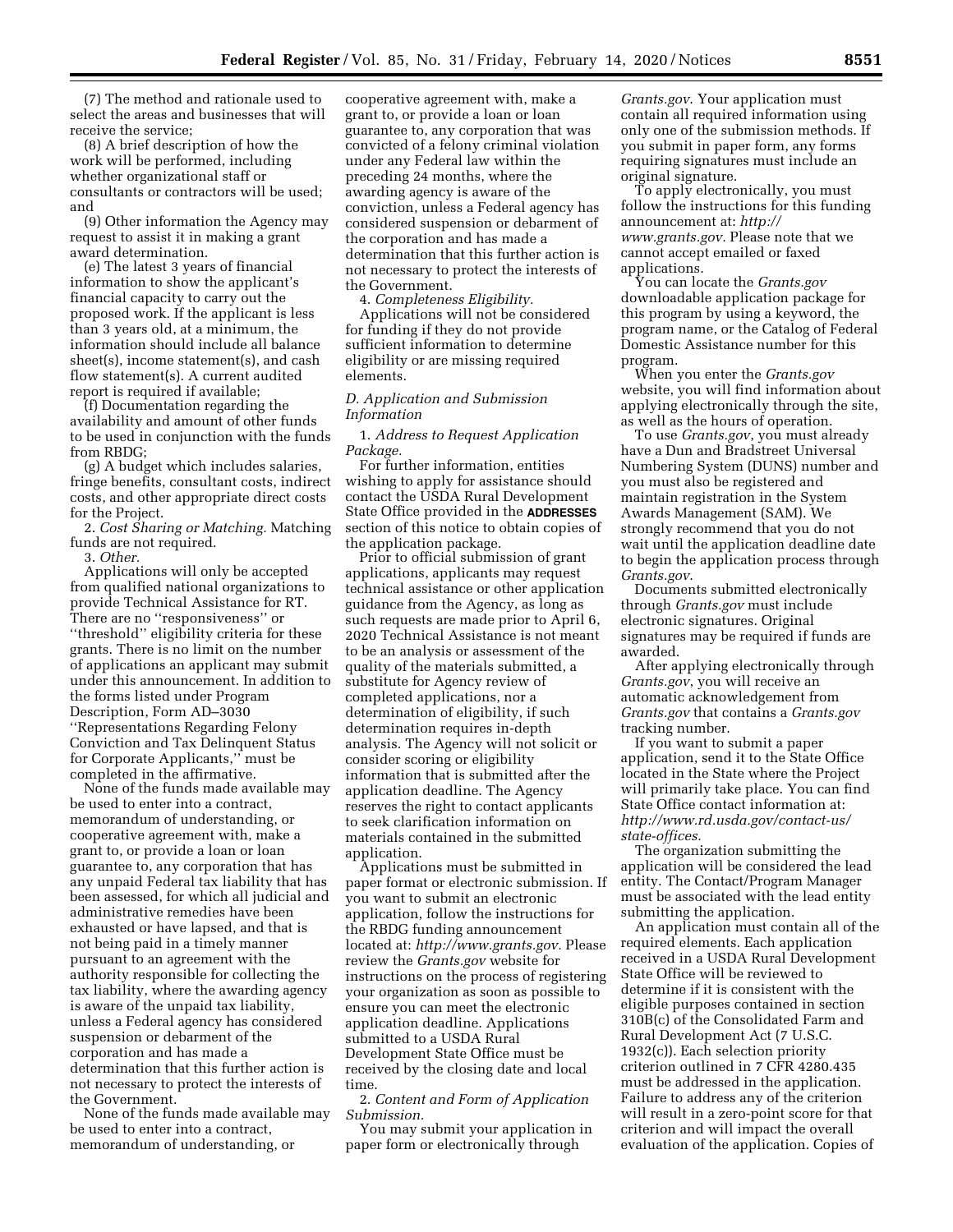7 CFR part 4280, subpart E, will be provided to any interested applicant making a request to a USDA Rural Development State Office.

All Projects to receive Technical Assistance through these passenger transportation grant funds are to be identified when the applications are submitted to the USDA Rural Development State Office. Multiple Project applications must identify each individual Project, indicate the amount of funding requested for each individual Project, and address the criteria as stated above for each individual Project.

For multiple-Project applications, the average of the individual Project scores will be the score for that application.

The applicant documentation and forms needed for a complete application are located in the Program Description section of this notice, and 7 CFR part 4280, subpart E.

(a) There are no specific formats, specific limitations on number of pages, font size and type face, margins, paper size, number of copies, and the sequence or assembly requirements.

(b) The component pieces of this application should contain original signatures on the original application.

(c) Since these grants are for Technical Assistance for transportation purposes, no additional information requirements other than those described in this notice and 7 CFR part 4280, subpart E are required.

3. *Unique entity identifier and System for Award Management.* 

All applicants must have a DUNS number which can be obtained at no cost via a toll-free request line at (866) 705–5711 or at: *[http://fedgov.dnb.com/](http://fedgov.dnb.com/webform)  [webform.](http://fedgov.dnb.com/webform)* Each applicant (unless the applicant is an individual or Federal awarding agency that is excepted from the requirements under 2 CFR 25.110(b) or (c) or has an exception approved by the Federal awarding agency under 2 CFR 25.110(d)) is required to: (i) Be registered in SAMS before submitting its application; (ii) provide a valid unique entity identifier in its application; and (iii) continue to maintain an active SAM registration with current information at all times during which it has an active Federal award or an application or plan under consideration by a Federal awarding agency. The Federal awarding agency may not make a Federal award to an applicant until the applicant has complied with all applicable unique entity identifier and SAM requirements and, if an applicant has not fully complied with the requirements by the time the Federal awarding agency is ready to make a Federal award, the Federal awarding agency may determine that the applicant is not qualified to

receive a Federal award and use that determination as a basis for making a Federal award to another applicant.

4. *Submission Dates and Times.* 

(a) Application Deadline Date: No later than 4:30 p.m. (local time) on May 14, 2020. *Electronic applications must be submitted via grants.gov no later than midnight eastern time on* May 14, 2020.

Explanation of Deadlines: Applications must be in the USDA Rural Development State Office by the local deadline date and time as indicated above. If the due date falls on a Saturday, Sunday, or Federal holiday, the application is due the next business day.

(b) The deadline date means that the completed application package must be received in the USDA Rural Development State Office by the deadline date established above. All application documents identified in this notice are required.

(c) If complete applications are not received by the deadline established above, the application will neither be reviewed nor considered under any circumstances.

(d) The Agency will determine the application receipt date based on the actual date postmarked.

(e) This notice is for RT Technical Assistance grants only and therefore, intergovernmental reviews are not required.

(f) These grants are for RT Technical Assistance grants only, no construction or equipment purchases are permitted. If the grantee has a previously approved indirect cost rate, it is permissible, otherwise, the applicant may elect to charge the 10 percent indirect cost permitted under 2 CFR 200.414(f) or request a determination of its Indirect Cost Rate. Due to the time required to evaluate Indirect Cost Rates, it is likely that all funds will be awarded by the time the Indirect Cost Rate is determined. No foreign travel is permitted. Pre-Federal award costs will only be permitted with prior written approval by the Agency.

(g) Applicants must submit applications in paper copy format or an electronic submission as previously indicated in the Application and Submission Information section of this notice. If the applicant wishes to hand deliver its application, the addresses for these deliveries can be located in the **ADDRESSES** section of this notice.

(h) If you require alternative means of communication for program information (*e.g.,* Braille, large print, audiotape, etc.) please contact USDA's TARGET Center at (202) 720–2600 (voice and TDD).

# *E. Application Review Information*

### 1. *Criteria.*

All eligible and complete applications will be evaluated and scored based on the selection criteria and weights contained in 7 CFR 4280.435 and will select grantees subject to the grantees' satisfactory submission of the additional items required by 7 CFR part 4280, subpart E and the USDA Rural Development Letter of Conditions. Failure to address any one of the criteria in 7 CFR 4280.435 by the application deadline will result in the application being determined ineligible, and the application will not be considered for funding. The amount of an RT grant may be adjusted, at the Agency's discretion, to enable the Agency to award RT grants to the applications with the highest priority scores in each category.

2. *Review and Selection Process.*  The State Offices will review applications to determine if they are eligible for assistance based on requirements contained in 7 CFR 4280.416 and 4280.417. If determined eligible, your application will be submitted to the National Office. Funding of Projects is subject to the applicant's satisfactory submission of the additional items required by that subpart and the USDA Rural Development Letter of Conditions. The Agency reserves the right to award additional discretionary points under 7 CFR 4280.435(k).

In awarding discretionary points, the Agency scoring criteria regularly assigns points to applications that direct loans or grants to Projects based in or serving census tracts with poverty rates greater than or equal to 20 percent. This emphasis will support Rural Development's mission of improving the quality of life for Rural Americans and commitment to directing resources to those who most need them.

## *F. Federal Award Administration Information*

1. *Federal Award Notices.*  Successful applicants will receive notification for funding from their USDA Rural Development State Office. Applicants must comply with all applicable statutes and regulations before the grant award will be approved. Unsuccessful applications will receive notification by mail.

2. *Administrative and National Policy Requirements.* 

Additional requirements that apply to grantees selected for this program can be found in 7 CFR 4280.408, 4280.410, and 4280.439. Awards are subject to USDA Departmental Grant Regulations at 2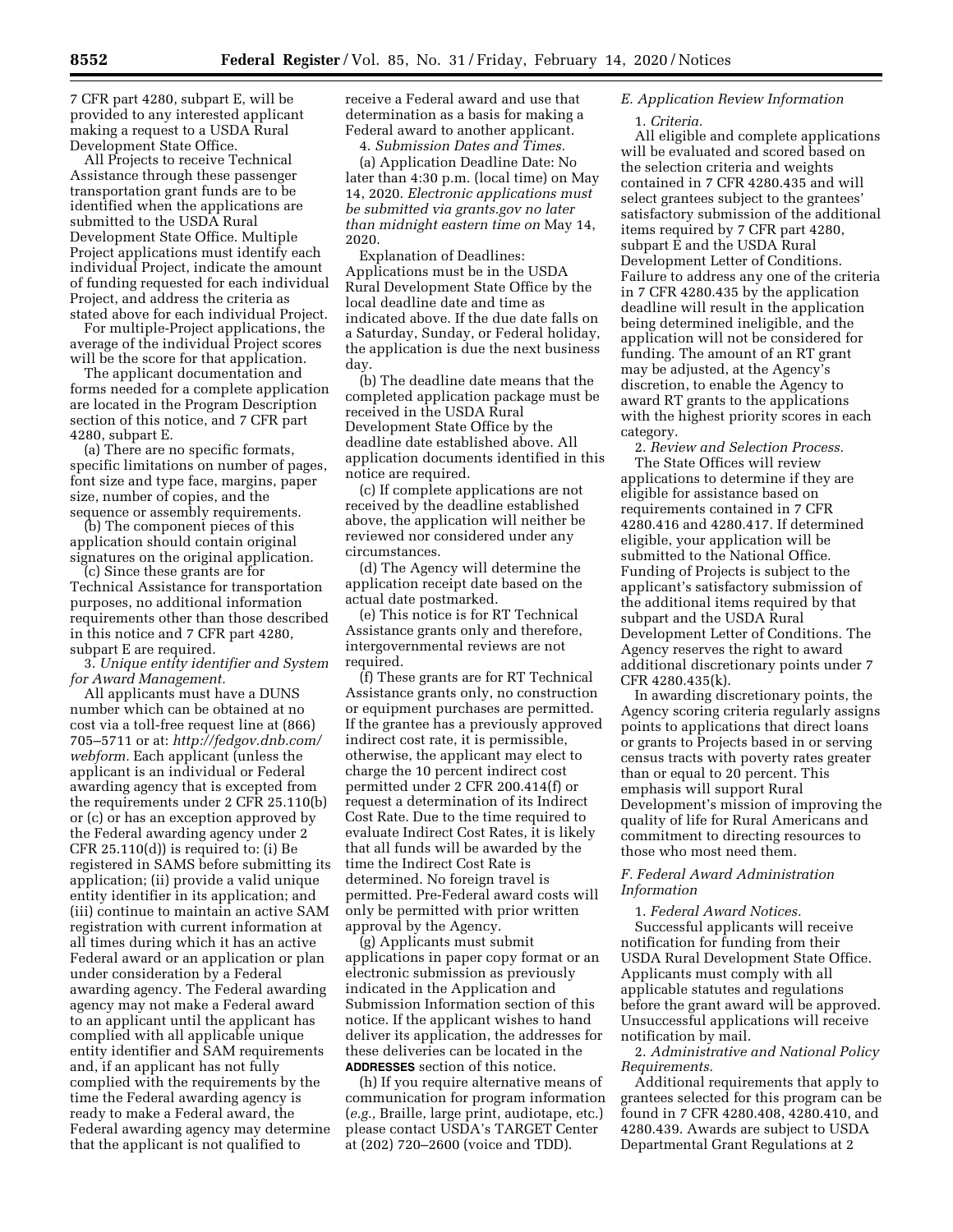CFR Chapter IV which incorporates the new Office of Management and Budget (OMB) regulations at 2 CFR part 200.

All successful applicants will be notified by letter, which will include a Letter of Conditions, and a Letter of Intent to Meet Conditions. This letter is not an authorization to begin performance. If the applicant wishes to consider beginning performance prior to the grant being officially closed, all preaward costs must be approved in writing and in advance by the Agency. The grant will be considered officially awarded when all conditions in the Letter of Conditions have been met and the Agency obligates the funding for the Project.

Additional requirements that apply to grantees selected for this program can be found in 7 CFR part 4280, subpart E; the Grants and Agreements regulations of the U.S. Department of Agriculture codified in 2 CFR Chapter IV, and successor regulations.

In addition, all recipients of Federal financial assistance are required to report information about first-tier subawards and executive compensation (see 2 CFR part 170). You will be required to have the necessary processes and systems in place to comply with the Federal Funding Accountability and Transparency Act of 2006 (Pub. L. 109– 282) reporting requirements (see 2 CFR 170.200(b), unless you are exempt under 2 CFR 170.110(b)).

The following additional requirements apply to grantees selected for this program:

(a) Form RD 4280–2 ''Rural Business-Cooperative Service Financial Assistance Agreement.''

(b) Letter of Conditions.

(c) Form RD 1940–1, ''Request for Obligation of Funds.''

(d) Form RD 1942–46, ''Letter of Intent to Meet Conditions.''

(e) Form AD–1047, ''Certification Regarding Debarment, Suspension, and Other Responsibility Matters-Primary Covered Transactions.''

(f) Form AD–1048, ''Certification Regarding Debarment, Suspension, Ineligibility and Voluntary Exclusion-Lower Tier Covered Transactions.''

(g) Form AD–1049, ''Certification Regarding a Drug-Free Workplace Requirement (Grants).''

(h) Form AD–3031, ''Assurance Regarding Felony Conviction or Tax Delinquent Status for Corporate Applicants.'' Must be signed by corporate applicants who receive an award under this notice.

(i) Form RD 400–4, ''Assurance Agreement.'' Each prospective recipient must sign Form RD 400–4 which assures USDA that the recipient is in

compliance with Title VI of the Civil Rights Act of 1964, 7 CFR part 15, and other Agency regulations. That no person will be discriminated against based on race, color, or national origin, in regard to any program or activity for which the recipient receives Federal financial assistance. That nondiscrimination statements are in advertisements and brochures.

Collect and maintain data provided by recipients on race, sex, and national origin and ensure recipients collect and maintain this data. Race and ethnicity data will be collected in accordance with OMB **Federal Register** notice, ''Revisions to the Standards for the Classification of Federal Data on Race and Ethnicity,'' (62 FR 58782), October 30, 1997. Sex data will be collected in accordance with Title IX of the Education Amendments of 1972. These items should not be submitted with the application but should be available upon request by the Agency.

The applicant and the ultimate recipient must comply with Title VI of the Civil Rights Act of 1964, Title IX of the Education Amendments of 1972, Americans with Disabilities Act (ADA), Section 504 of the Rehabilitation Act of 1973, Age Discrimination Act of 1975, Executive Order 12250, Executive Order 13166 Limited English Proficiency (LEP), and 7 CFR part 1901, subpart E.

(j) SF LLL, ''Disclosure of Lobbying Activities,'' if applicable.

(k) Form SF 270, ''Request for Advance or Reimbursement.''

3. *Reporting.* 

(a) A Financial Status Report and a Project performance activity report will be required of all grantees on a quarterly basis until initial funds are expended and yearly thereafter, if applicable, based on the Federal fiscal year. The grantee will complete the Project within the total time available to it in accordance with the Scope of Work and any necessary modifications thereof prepared by the grantee and approved by the Agency. A final Project performance report will be required with the final Financial Status Report. The final report may serve as the last quarterly report. The final report must provide complete information regarding the jobs created and supported as a result of the grant if applicable. Grantees must continuously monitor performance to ensure that time schedules are being met, projected work by time periods is being accomplished, and other performance objectives are being achieved. Grantees must submit an original of each report to the Agency no later than 30 days after the end of the quarter. The Project performance reports must include, but not be limited to, the following:

(1) A comparison of actual accomplishments to the objectives established for that period;

(2) Problems, delays, or adverse conditions, if any, which have affected or will affect attainment of overall Project objectives, prevent meeting time schedules or objectives, or preclude the attainment of particular Project work elements during established time periods. This disclosure shall be accompanied by a statement of the action taken or planned to resolve the situation;

(3) Objectives and timetable established for the next reporting period;

(4) Any special reporting requirements, such as jobs supported and created, businesses assisted, or Economic Development which results in improvements in median household incomes, and any other specific requirements, should be placed in the reporting section in the Letter of Conditions; and

(5) Within 90 days after the conclusion of the Project, the grantee will provide a final Project evaluation report. The last quarterly payment will be withheld until the final report is received and approved by the Agency. Even though the grantee may request reimbursement on a monthly basis, the last 3 months of reimbursements will be withheld until a final Project, Project performance, and financial status report are received and approved by the Agency.

# *G. Federal Awarding Agency Contact(s)*

For general questions about this announcement, please contact your USDA Rural Development State Office provided in the **ADDRESSES** section of this notice.

### *H. Civil Rights Requirements*

All grants made under this notice are subject to Title VI of the Civil Rights Act of 1964 as required by the USDA (7 CFR part 15, subpart A) and Section 504 of the Rehabilitation Act of 1973, Title VIII of the Civil Rights Act of 1968, Title IX, Executive Order 13166 (Limited English Proficiency), Executive Order 11246, and the Equal Credit Opportunity Act of 1974.

### *I. Other Information*

## Paperwork Reduction Act

In accordance with the Paperwork Reduction Act of 1995, the information collection requirement contained in this notice is approved by OMB under OMB Control Number 0570–0070.